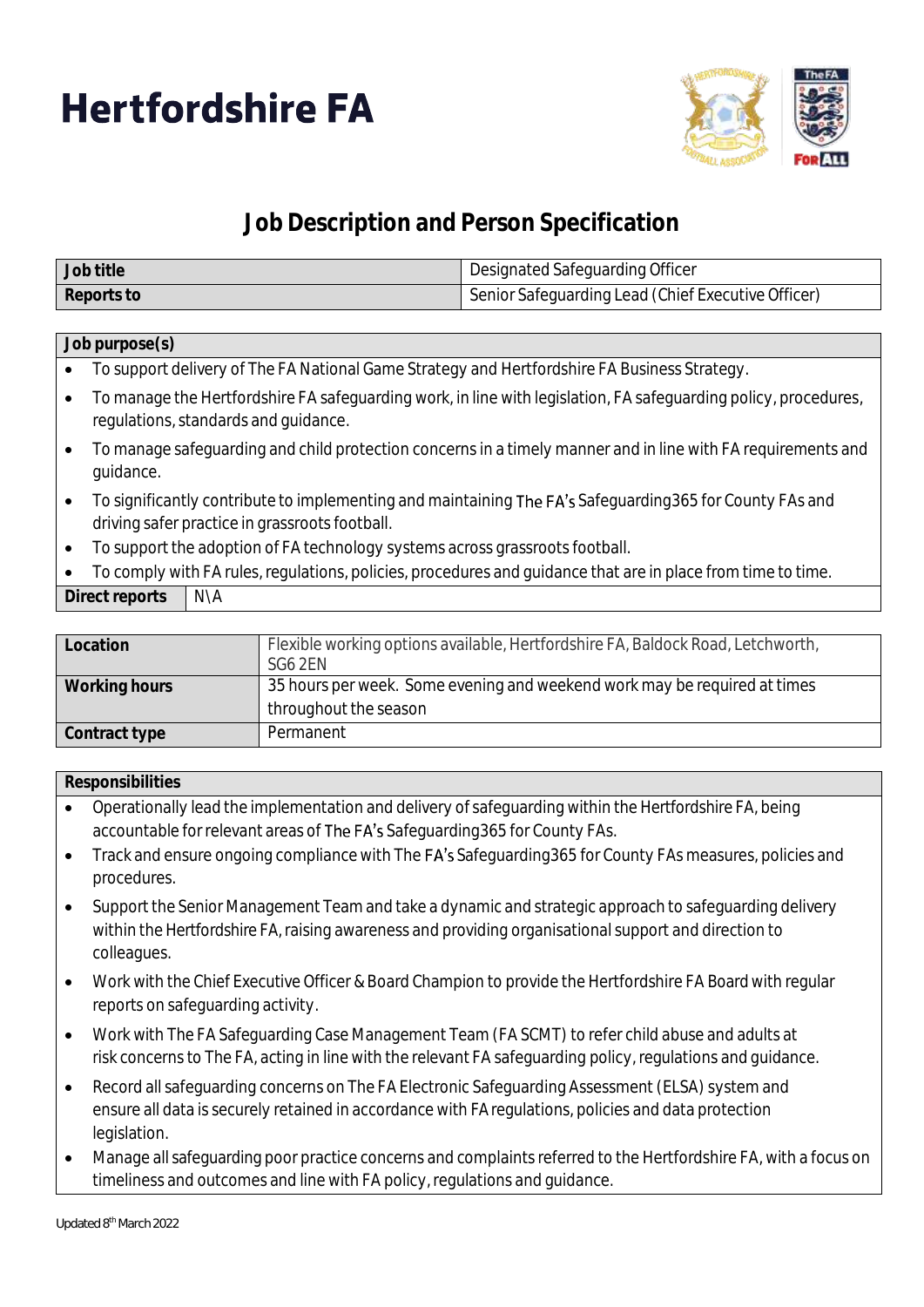- Provide training, support and guidance to clubs and leagues on how to manage safeguarding complaints and concerns effectively, with a focus on timeliness and outcomes and in line with FA policy, regulations and guidance.
- Use FA IT systems to monitor safeguarding compliance across the grassroots volunteer network to manage risk and assist in strategic planning.
- Utilise insight and data to inform all compliance activity and take appropriate activity to address noncompliance.
- Ensure the Hertfordshire FA is compliant with safeguarding legislation e.g. Data Protection/GDPR 2018, Children's Act, Protection of Freedoms Act (Criminal Record Checks), the Government's 'Working Together guidance 2018' and any other legislation or statutory guidance that may be introduced.
- Identify, develop and maintain strong relationships with key local safeguarding stakeholders.
- Strategically manage effective Club Welfare Officer networks; liaising with the Local Authority Designated Officers, Local Safeguarding Partnerships, Local Safeguarding Adult Boards, Children's and Adults' Social Care Services, Police Child Protection Teams and support club welfare officers (youth, adults and disability teams) to be compliant with safeguarding legislation, FA safeguarding policy, best-practice guidance and education programmes.
- Manage a diverse workload being able to prioritise work according to risk and timeframes, providing regular updates to the line manager on progress against the work programme and Performance Development Review.
- Maintain strong links with key FA staff and attend national FA safeguarding events and CPD courses to ensure knowledge and skills aremaintained and updated.
- Work with colleagues to address poor behaviour and raise standards in grassroots football, promoting fun and safe football environments and creating a culture that lives and celebrates safer working practice across the Hertfordshire FA's activity and grassroots football.
- Co-ordinate safeguarding visits, spot checks/audits on clubs throughout the season to ensure they are compliant with the records they have submitted to the Hertfordshire FA and to check on the culture and safeguarding practice.
- Co-ordinate and deliver CPD events for Club and League WelfareOfficers.
- Ensure that enough safeguarding and welfare officer workshop opportunities are available for newvolunteers.
- Ensure that any individual helping with any Hertfordshire FA event involving children and adults at risk is suitably DBS-checked, trained and understand their responsibilities at the event.
- Work with colleagues to embed safeguarding and equality throughout the Hertfordshire FA and grassroots football.
- Provide the highest level of customer excellence to support volunteers across all FA Technology systems (FA Events, Whole Game System, Matchday app and Full-Time).
- Execute tasks as required in order to meet the Hertfordshire FA's changing priorities.
- Work with the FA's Safeguarding Shared Services to administer and maintain compliance across the County FA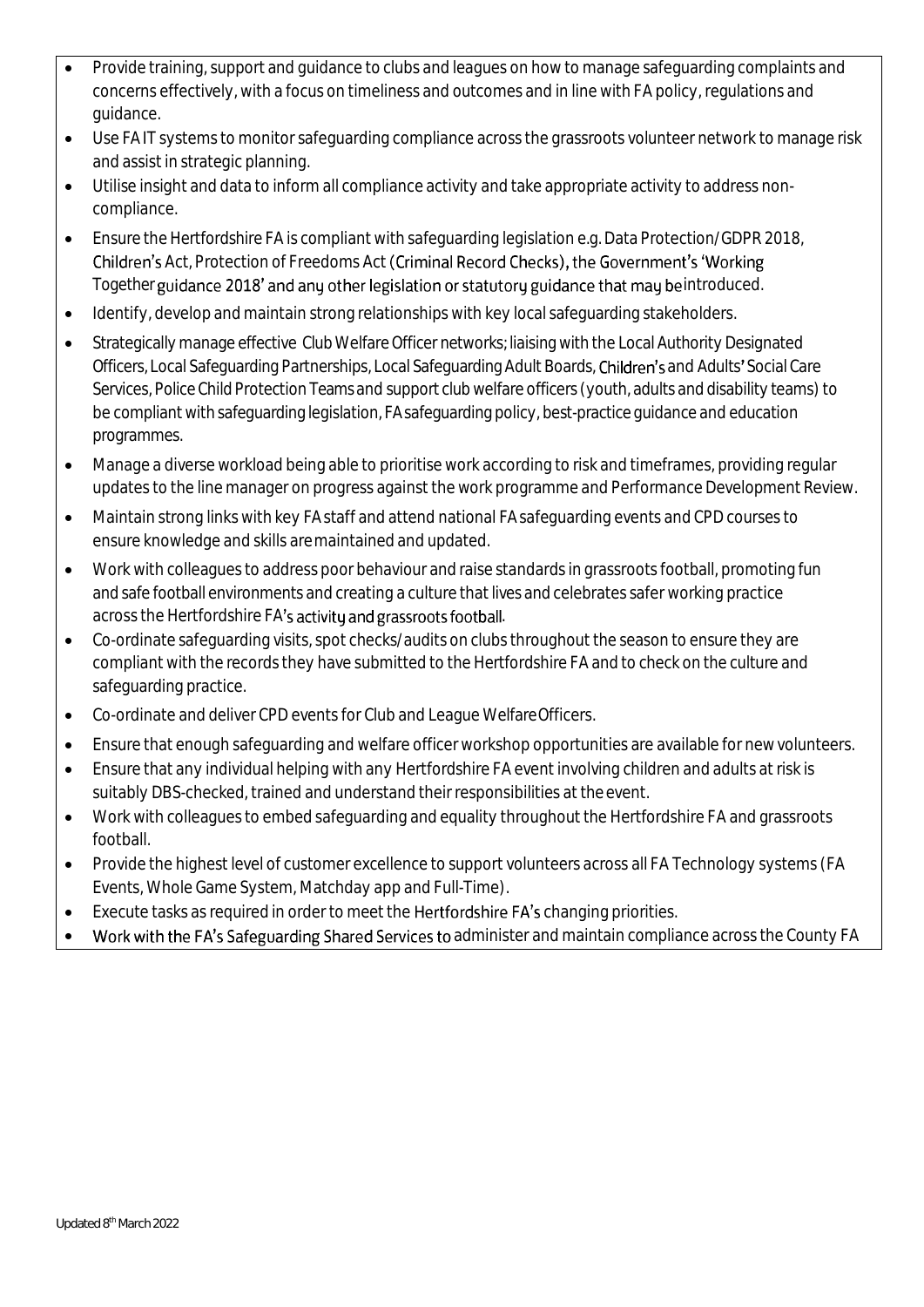| Person specification |                                                                                                                   |                                                                                                                                                                                                                |
|----------------------|-------------------------------------------------------------------------------------------------------------------|----------------------------------------------------------------------------------------------------------------------------------------------------------------------------------------------------------------|
| Qualifications       |                                                                                                                   |                                                                                                                                                                                                                |
|                      | Essential                                                                                                         | Desirable                                                                                                                                                                                                      |
|                      | Safeguarding qualification and/or relevant<br>experience in a child protection, safeguarding, or<br>welfare role. | <b>Completion of recognised Designated</b><br>Safequarding Officer training at Level 2 & 3.                                                                                                                    |
| <b>Skills</b>        |                                                                                                                   |                                                                                                                                                                                                                |
|                      | Essential                                                                                                         | Desirable                                                                                                                                                                                                      |
|                      | A child-centred approach and the ability to<br>maintain this perspective and apply common<br>sense.               | Effective presentation and facilitation skills.<br>$\bullet$<br>Ability to de-escalate heated and challenging<br>$\bullet$<br>situations.<br>Experience of interviewing children and or adults in<br>$\bullet$ |
|                      | Clarity about what constitutes poor<br>practice and abuse and how to<br>manage cases effectively.                 | relation to allegations.                                                                                                                                                                                       |
| $\bullet$            | Ability to deal constructively with people's<br>emotions (e.g. upset, distress, conflict,<br>animosity).          |                                                                                                                                                                                                                |
| $\bullet$            | Capacity to handle confidential data/information<br>sensitively.                                                  |                                                                                                                                                                                                                |
| $\bullet$            | Ability to promote safer practice and the<br>importance of safe and fun football<br>environments.                 |                                                                                                                                                                                                                |
| ٠                    | Outstanding team-working skills.                                                                                  |                                                                                                                                                                                                                |
| $\bullet$            | Exceptional communication,<br>interpersonal and influencing skills.                                               |                                                                                                                                                                                                                |
| $\bullet$            | Effective prioritisation and time-<br>management skills.                                                          |                                                                                                                                                                                                                |
|                      | Competent in the use of IT, including<br>Microsoft Office applications & video<br>conferencing technology.        |                                                                                                                                                                                                                |
|                      | Knowledge and experience                                                                                          |                                                                                                                                                                                                                |
|                      | Essential                                                                                                         | Desirable                                                                                                                                                                                                      |
|                      | Knowledge of current safeguarding                                                                                 | Knowledge of The FA's National Game Strategy.                                                                                                                                                                  |
|                      | legislation, policy and practice relating to                                                                      | Working knowledge of FA systems such as Whole<br>$\bullet$                                                                                                                                                     |
|                      | children and adults at risk.                                                                                      | Game System, Electronic Safeguarding.                                                                                                                                                                          |
|                      | Experience of working in a designated safeguarding<br>role.                                                       | Assessment (ELSA) and Customer Relationship<br>Management (CRM).                                                                                                                                               |
| $\bullet$            | Experience of writing reports and compiling case                                                                  | Knowledge and understanding of diverse faiths,<br>$\bullet$                                                                                                                                                    |
|                      | related evidence and information.                                                                                 | communities and cultures.                                                                                                                                                                                      |
| $\bullet$            | Demonstrate a working knowledge of inclusion,<br>equality and anti-discrimination.                                | Understanding of the effects of various conditions<br>$\bullet$                                                                                                                                                |
| $\bullet$            | Working knowledge of the roles of                                                                                 | that affect children such as, but not limited to, ADHD                                                                                                                                                         |
|                      | statutory agencies in safeguarding                                                                                | and Tourette's syndrome.                                                                                                                                                                                       |
|                      | children and adults at risk.                                                                                      |                                                                                                                                                                                                                |